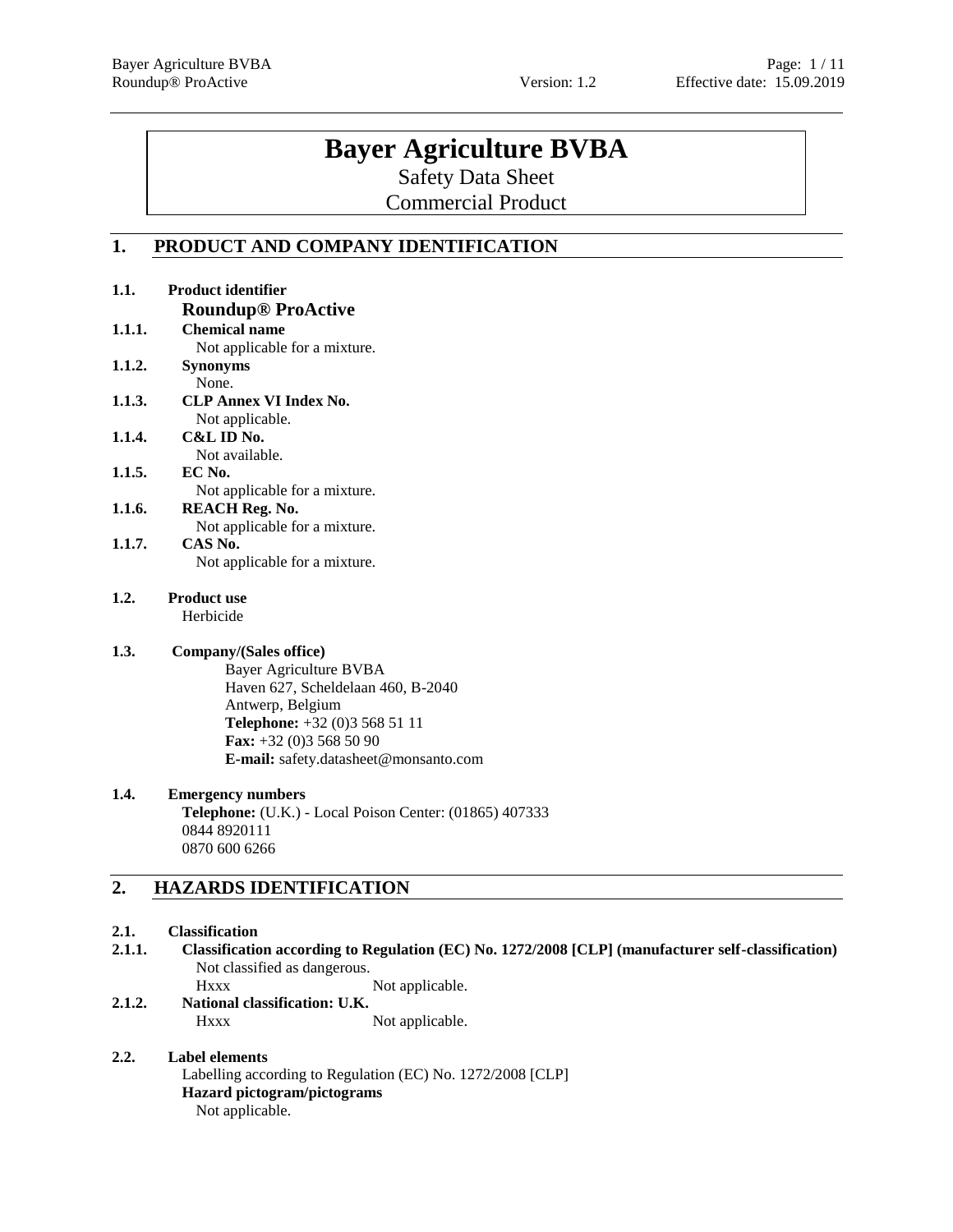| <b>Signal word</b>                                         |                                                                                                                                                                                                            |
|------------------------------------------------------------|------------------------------------------------------------------------------------------------------------------------------------------------------------------------------------------------------------|
| Not applicable.                                            |                                                                                                                                                                                                            |
| <b>Hazard statement/statements</b>                         |                                                                                                                                                                                                            |
| <b>Hxxx</b>                                                | Not applicable.                                                                                                                                                                                            |
| <b>Precautionary statement/statements</b>                  |                                                                                                                                                                                                            |
| P <sub>2</sub> 34                                          | Keep only in original packaging.                                                                                                                                                                           |
| <b>Supplemental hazard information</b>                     |                                                                                                                                                                                                            |
| EUH401                                                     | To avoid risks to human health and the environment, comply with the<br>instructions for use.                                                                                                               |
| Label elements: U.K.                                       |                                                                                                                                                                                                            |
| Labelling according to Regulation (EC) No. 1272/2008 [CLP] |                                                                                                                                                                                                            |
| Hazard pictogram/pictograms: U.K.                          |                                                                                                                                                                                                            |
| Not applicable.                                            |                                                                                                                                                                                                            |
| Signal word: U.K.                                          |                                                                                                                                                                                                            |
| Not applicable.                                            |                                                                                                                                                                                                            |
| Hazard statement/statements: U.K.                          |                                                                                                                                                                                                            |
| <b>Hxxx</b>                                                | Not applicable.                                                                                                                                                                                            |
| Precautionary statement/statements: U.K.                   |                                                                                                                                                                                                            |
| P101                                                       | If medical advice is needed, have product container or label                                                                                                                                               |
|                                                            | at hand.                                                                                                                                                                                                   |
| P <sub>102</sub>                                           | Keep out of reach of children.                                                                                                                                                                             |
| P <sub>103</sub>                                           | Read label before use.                                                                                                                                                                                     |
| P <sub>2</sub> 34                                          | Keep only in original packaging.                                                                                                                                                                           |
| P <sub>401</sub>                                           | Store product away from food and drink.                                                                                                                                                                    |
| P <sub>501</sub>                                           | Dispose of contents/container to a household waste recycling<br>centre as hazardous waste except for empty containers which<br>can be disposed of by recycling. Contact your local council<br>for details. |

## **2.3. Other hazards**

0% of the mixture consists of ingredient/ingredients of unknown acute toxicity. 0% of the mixture consists of ingredient/ingredients of unknown hazards to the aquatic environment.

## **2.3.1. Potential environmental effects**

Not expected to produce significant adverse effects when recommended use instructions are followed.

## **2.4. Appearance and odour (colour/form/odour)**

Brown /Liquid / Amino odour

Refer to section 11 for toxicological and section 12 for environmental information.

## **3. COMPOSITION/INFORMATION ON INGREDIENTS**

- **3.1 Substance:** Not applicable.
- **3.2 Mixture:** Yes.

#### **Composition/information on ingredients**

| <b>Components</b>            | CAS No.    | EC No.          | EU Index No. /                                            | <b>Concentration</b> | <b>Classification</b>                                |
|------------------------------|------------|-----------------|-----------------------------------------------------------|----------------------|------------------------------------------------------|
|                              |            |                 | <b>REACH Reg. No. /</b>                                   |                      |                                                      |
|                              |            |                 | C&L ID No.                                                |                      |                                                      |
| Potassium salt of glyphosate | 70901-12-1 | 933-437-9       | $015 - 184 - 00 - 87$<br>н.,<br>02-2119694167-27-<br>0000 | 35,00 %              | Aquatic Chronic - Category<br>2; H411; $\{c\}$       |
| Alkylpolyglycoside           | 68515-73-1 | $500 - 220 - 1$ | $\blacksquare$<br>01-2119488530-36/                       | $< 20.00\%$          | Eye damage/irritation -<br>Category 1; H318; $\{d\}$ |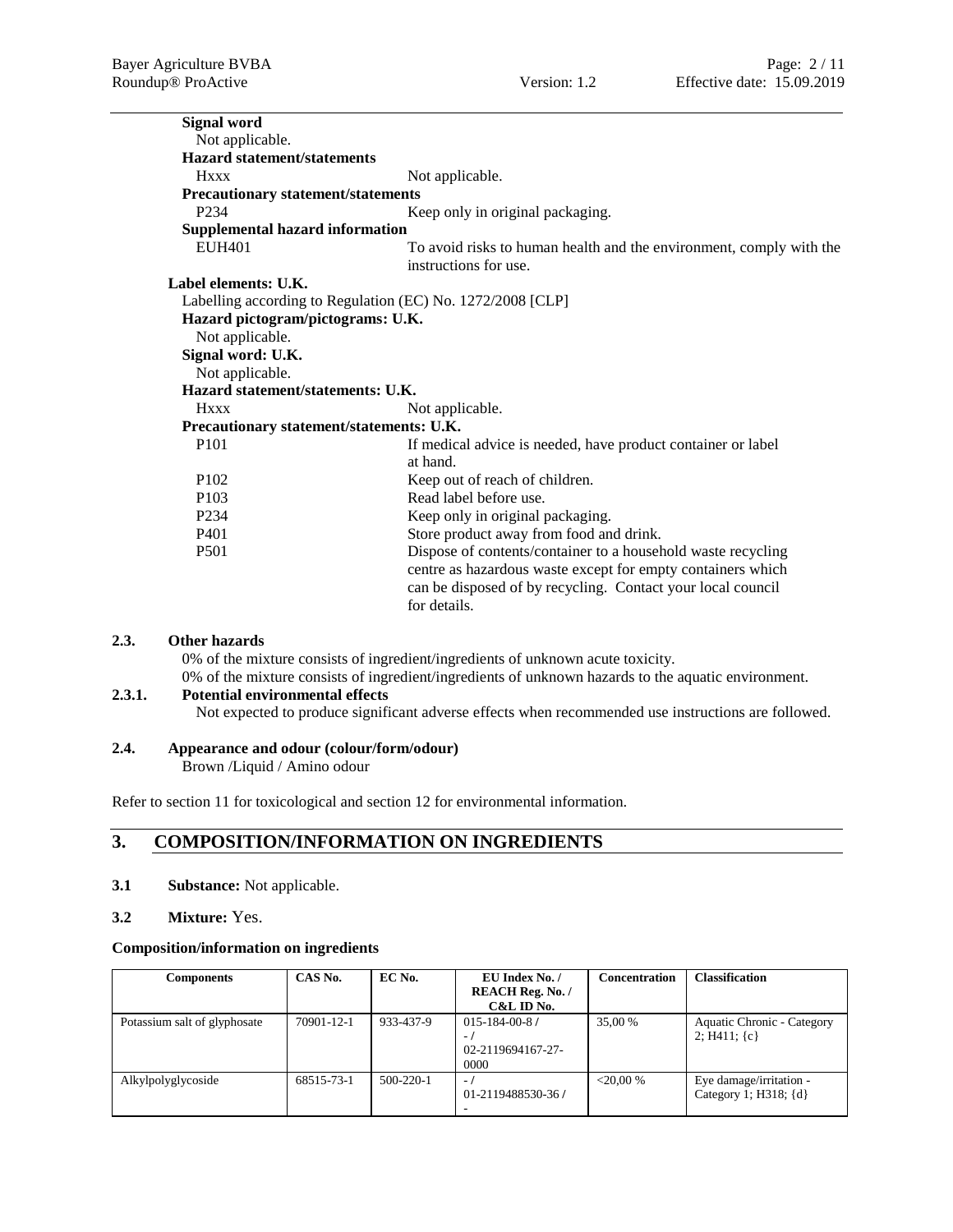| Nitroryl                    | 226563-63-9 | $\overline{\phantom{a}}$ | $<3.00\%$  | Acute toxicity - Category 4,  |
|-----------------------------|-------------|--------------------------|------------|-------------------------------|
|                             |             | Ξ.                       |            | Skin corrosion/irritation -   |
|                             |             |                          |            | Category 2, Eye               |
|                             |             |                          |            | damage/irritation - Category  |
|                             |             |                          |            | 1, Aquatic Chronic -          |
|                             |             |                          |            | Category 3; H302+332, 315,    |
|                             |             |                          |            | 318, 412                      |
| Water and minor formulating |             | ٠.                       | $>42.00\%$ | Not classified as dangerous.; |
| ingredients                 |             | ٠.                       |            |                               |
|                             |             |                          |            |                               |

## **Active ingredient**

Potassium salt of N-(phosphonomethyl)glycine; {Potassium salt of glyphosate}

Full text of classification code: See section 16.

## **4. FIRST AID MEASURES**

Use personal protection recommended in section 8.

## **4.1. Description of first aid measures**

**4.1.1. Eye contact**

Immediately flush with plenty of water. If easy to do, remove contact lenses. If there are persistent symptoms, obtain medical advice.

## **4.1.2. Skin contact**

Take off contaminated clothing, wristwatch, jewellery. Wash affected skin with plenty of water. Wash clothes and clean shoes before re-use.

## **4.1.3. Inhalation**

Remove to fresh air.

## **4.1.4. Ingestion**

Immediately offer water to drink. Do NOT induce vomiting unless directed by medical personnel. If symptoms occur, get medical attention.

## **4.2. Most important symptoms and effects, both acute and delayed**

## **4.2.1. Potential health effects**

**Likely routes of exposure:** Skin contact, eye contact

**Eye contact, short term:** Not expected to produce significant adverse effects when recommended use instructions are followed.

**Skin contact, short term:** Not expected to produce significant adverse effects when recommended use instructions are followed.

**Inhalation, short term:** Not expected to produce significant adverse effects when recommended use instructions are followed.

## **4.3. Indication of any immediate medical attention and special treatment needed**

**4.3.1. Advice to doctors** This product is not an inhibitor of cholinesterase.

## **4.3.2. Antidote**

Treatment with atropine and oximes is not indicated.

## **5. FIRE-FIGHTING MEASURES**

## **5.1. Extinguishing media**

- **5.1.1. Recommended**: Water, Foam, Dry chemical, Carbon dioxide (CO2)
- **5.2. Special hazards**

## **5.2.1. Unusual fire and explosion hazards**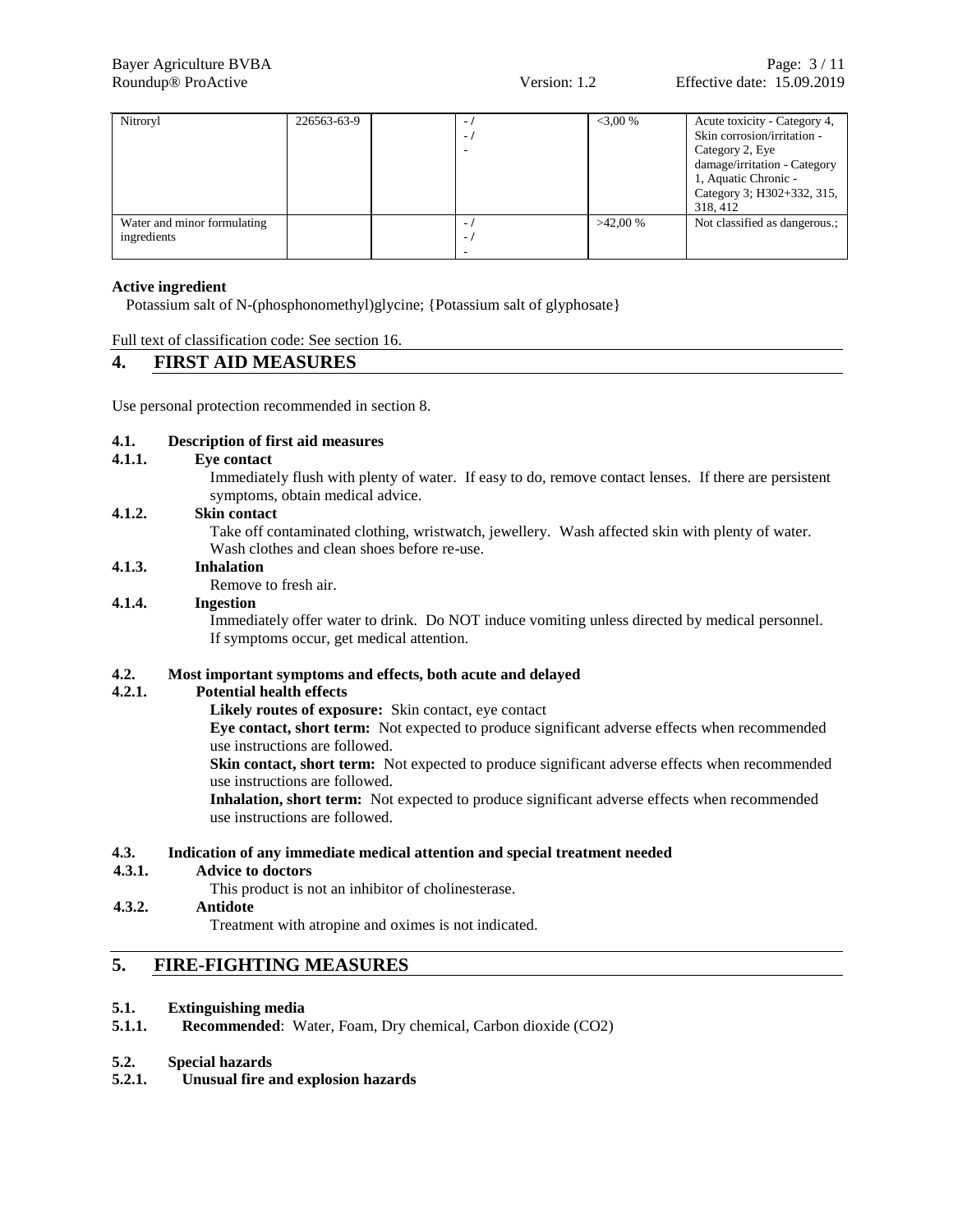Minimise use of water to prevent environmental contamination. Environmental precautions: see section 6.

## **5.2.2. Hazardous products of combustion**

Carbon monoxide (CO), Phosphorus oxides (PxOy), Nitrogen oxides (NOx)

## **5.3. Advice for firefighters**

Self-contained breathing apparatus. Equipment should be thoroughly decontaminated after use.

## **5.4. Flash point**

Does not flash.

## **6. ACCIDENTAL RELEASE MEASURES**

Use handling recommendations in Section 7 and personal protection recommendations in Section 8.

## **6.1. Personal precautions**

Use personal protection recommended in section 8.

## **6.2. Environmental precautions**

SMALL QUANTITIES: Low environmental hazard. LARGE QUANTITIES: Minimise spread. Keep out of drains, sewers, ditches and water ways. Notify authorities.

## **6.3. Methods for cleaning up**

SMALL QUANTITIES: Flush spill area with water. LARGE QUANTITIES: Absorb in earth, sand or absorbent material. Dig up heavily contaminated soil. Collect in containers for disposal. Refer to section 7 for types of containers. Flush residues with small quantities of water. Minimise use of water to prevent environmental contamination.

Refer to section 13 for disposal of spilled material.

## **7. HANDLING AND STORAGE**

## **7.1. Precautions for safe handling**

Good industrial practice in housekeeping and personal hygiene should be followed. Avoid contact with eyes. When using do not eat, drink or smoke. Wash hands thoroughly after handling or contact. Do not contaminate drains, sewers and water ways when disposing of equipment rinse water. Emptied containers retain vapour and product residue. Observe all labeled safeguards until container is cleaned, reconditioned or destroyed.

## **7.2. Conditions for safe storage, including any incompatibilities**

**Compatible materials for storage**: stainless steel, fibreglass, plastic, glass lining **Incompatible materials for storage**: galvanised steel, unlined mild steel

Minimum storage temperature: -15 °C

Maximum storage temperature: 50 °C

Keep out of reach of children. Keep away from food, drink and animal feed. Keep only in the original container. Partial crystallization may occur on prolonged storage below the minimum storage temperature. If frozen, place in warm room and shake frequently to put back into solution. This formulation can be stored for 2 to 3 weeks at temperatures colder than -20°C without impact. If the temperature remains below -20°C for longer the water phase of the formulation may freeze. Should this occur allow the product to warm and it will return to its original homogeneous state. We recommend that customers follow the typical use instructions which state that the container should be agitated (shaken) prior to pouring. Minimum shelf life: 2 years.

## **7.3. Specific end use(s)**

Not applicable.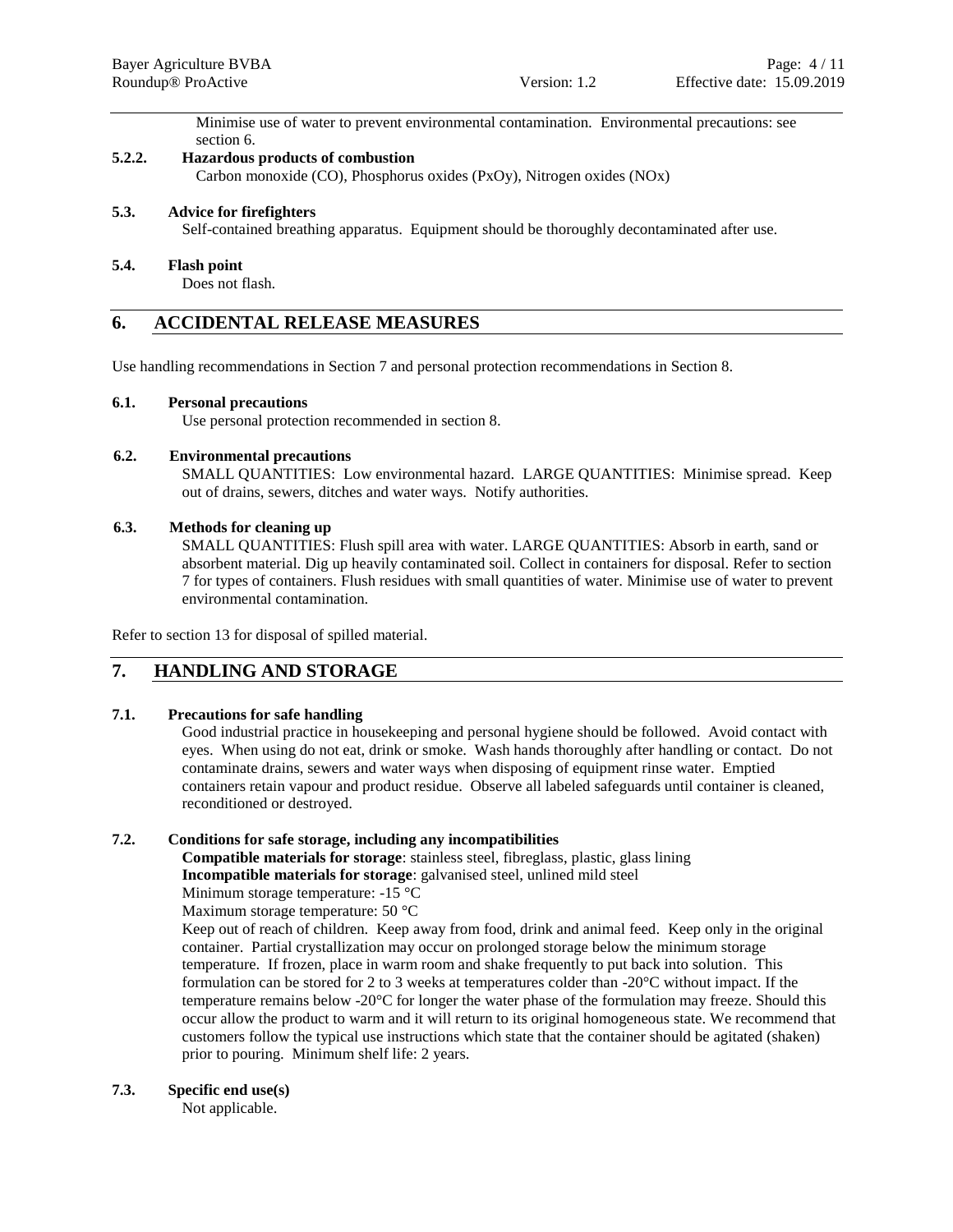## **8. EXPOSURE CONTROLS/PERSONAL PROTECTION**

## **8.1. Control parameters**

Airborne exposure limits

| <b>Components</b>                          | <b>Exposure Guidelines</b>                                    |
|--------------------------------------------|---------------------------------------------------------------|
| Potassium salt of                          | No specific occupational exposure limit has been established. |
| glyphosate                                 |                                                               |
| Alkylpolyglycoside                         | No specific occupational exposure limit has been established. |
| Nitroryl                                   | No specific occupational exposure limit has been established. |
| Water and minor<br>formulating ingredients | No specific occupational exposure limit has been established. |

## **8.2. Exposure controls**

## **Engineering controls**

No special requirement when used as recommended.

## **Eye protection:**

If there is significant potential for contact: Wear chemical goggles.

## **Skin protection:**

If repeated or prolonged contact: Wear chemical resistant gloves.

## **Respiratory protection:**

No special requirement when used as recommended.

When recommended, consult manufacturer of personal protective equipment for the appropriate type of equipment for a given application.

## **9. PHYSICAL AND CHEMICAL PROPERTIES**

These physical data are typical values based on material tested but may vary from sample to sample. Typical values should not be construed as a guaranteed analysis of any specific lot or as specifications for the product.

## **9.1 Information on basic physical and chemical properties**

| Colour/colour range:                            | <b>Brown</b>            |  |  |
|-------------------------------------------------|-------------------------|--|--|
| Form:                                           | Liquid                  |  |  |
| Odour:                                          | Amino odour             |  |  |
| Odour threshold:                                | No data.                |  |  |
| Physical form changes (melting, boiling, etc.): |                         |  |  |
| Melting point:                                  | Not applicable.         |  |  |
| Boiling point:                                  | No data.                |  |  |
| Flash point:                                    | Does not flash.         |  |  |
| Explosive properties:                           | No explosive properties |  |  |
| Auto ignition                                   | >600 °C                 |  |  |
| temperature:                                    |                         |  |  |
| Self-accelerating                               | No data.                |  |  |
| decomposition                                   |                         |  |  |
| temperature                                     |                         |  |  |
| $(SADT)$ :                                      |                         |  |  |
| Oxidizing properties:                           | No data.                |  |  |
| Specific gravity:                               | 1,2647 @ 20 °C / 4 °C   |  |  |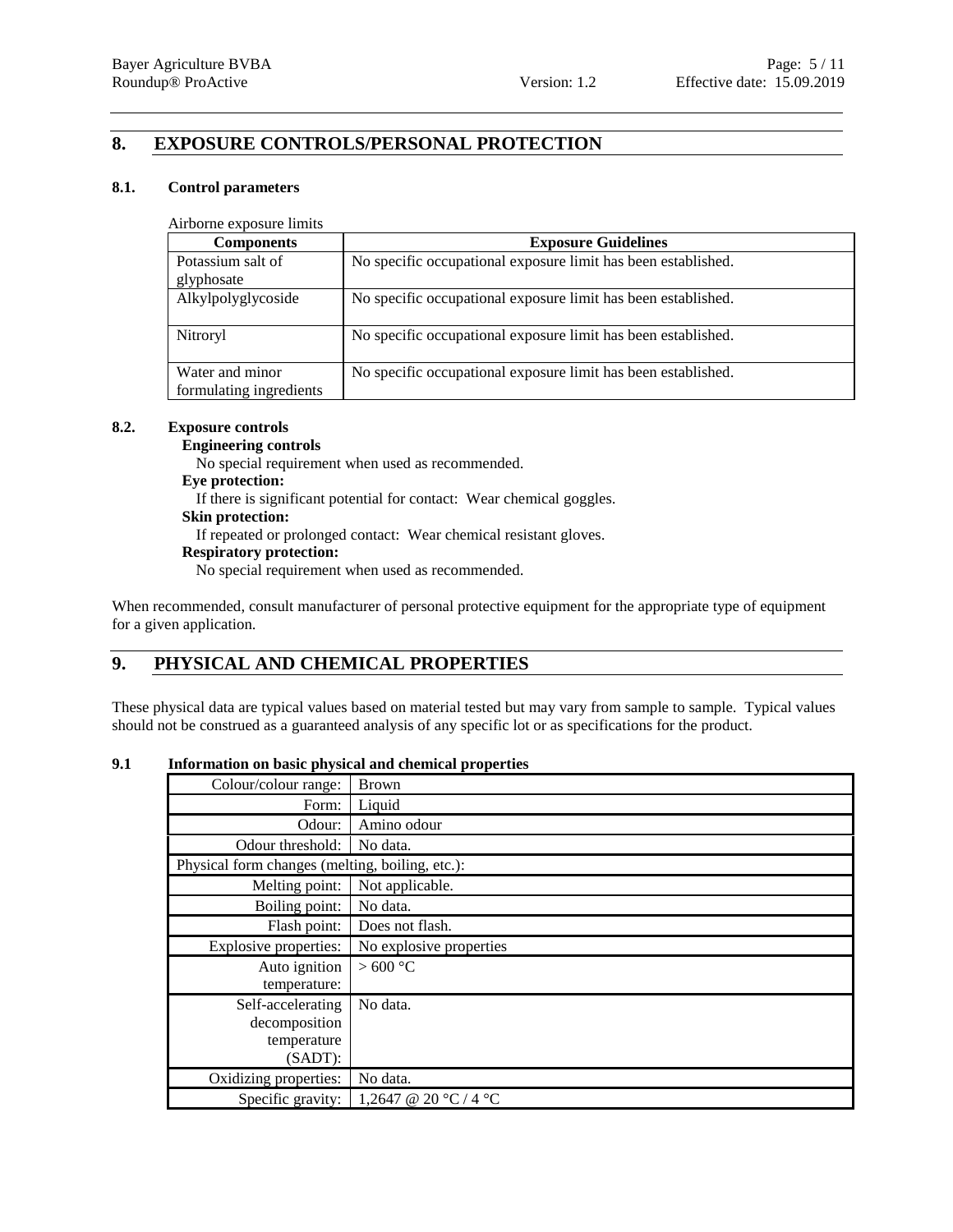|                                                                      | Vapour pressure:   No significant volatility; aqueous solution. |
|----------------------------------------------------------------------|-----------------------------------------------------------------|
| Vapour density: Not applicable.                                      |                                                                 |
|                                                                      | Dynamic viscosity: $\left  12,4 \right\rangle$ mPa·s @ 20 °C    |
| Kinematic viscosity: $\vert 9,82 \text{ cSt } @ 20 \text{ °C} \vert$ |                                                                 |
|                                                                      | Density:   1,2647 g/cm3 @ 20 °C                                 |
|                                                                      | Solubility:   Water: Completely miscible.                       |
| $pH$ :                                                               | 4,1                                                             |
|                                                                      | Partition coefficient: $\log$ Pow: -3,2 @ 25 °C (Glyphosate)    |

## **9.2 Other information**

Evaporation rate: No data.

## **10. STABILITY AND REACTIVITY**

## **10.1. Reactivity**

Reacts with galvanised steel or unlined mild steel to produce hydrogen, a highly flammable gas that could explode.

## **10.2. Chemical stability**

Stable under normal conditions of handling and storage.

## **10.3. Possibility of hazardous reactions**

Reacts with galvanised steel or unlined mild steel to produce hydrogen, a highly flammable gas that could explode.

- **10.4. Conditions to avoid** None
- **10.5. Incompatible materials** Incompatible materials for storage: galvanised steel, unlined mild steel Compatible materials for storage: see section 7.2.
- **10.6. Hazardous decomposition products** Hazardous products of combustion: see section 5.

## **11. TOXICOLOGICAL INFORMATION**

This section is intended for use by toxicologists and other health professionals.

## **11.1. Information on toxicological effects**

**Acute oral toxicity:** Based on available data classification criteria are not met. **Acute dermal toxicity:** Based on available data classification criteria are not met. **Acute inhalation toxicity:** Based on available data classification criteria are not met. **Skin corrosion/irritation:** Based on available data classification criteria are not met. **Eye corrosion/irritation:** Based on available data classification criteria are not met. **Skin sensitization:** Based on available data classification criteria are not met. **Respiratory sensitization:** Based on available data classification criteria are not met. **Mutagenicity:** Based on available data classification criteria are not met. **Carcinogenicity:** Based on available data classification criteria are not met. **Reproductive/Developmental Toxicity:** Based on available data classification criteria are not met. **Specific Target Organ Toxicity - Single Exposure:** Based on available data classification criteria are not met.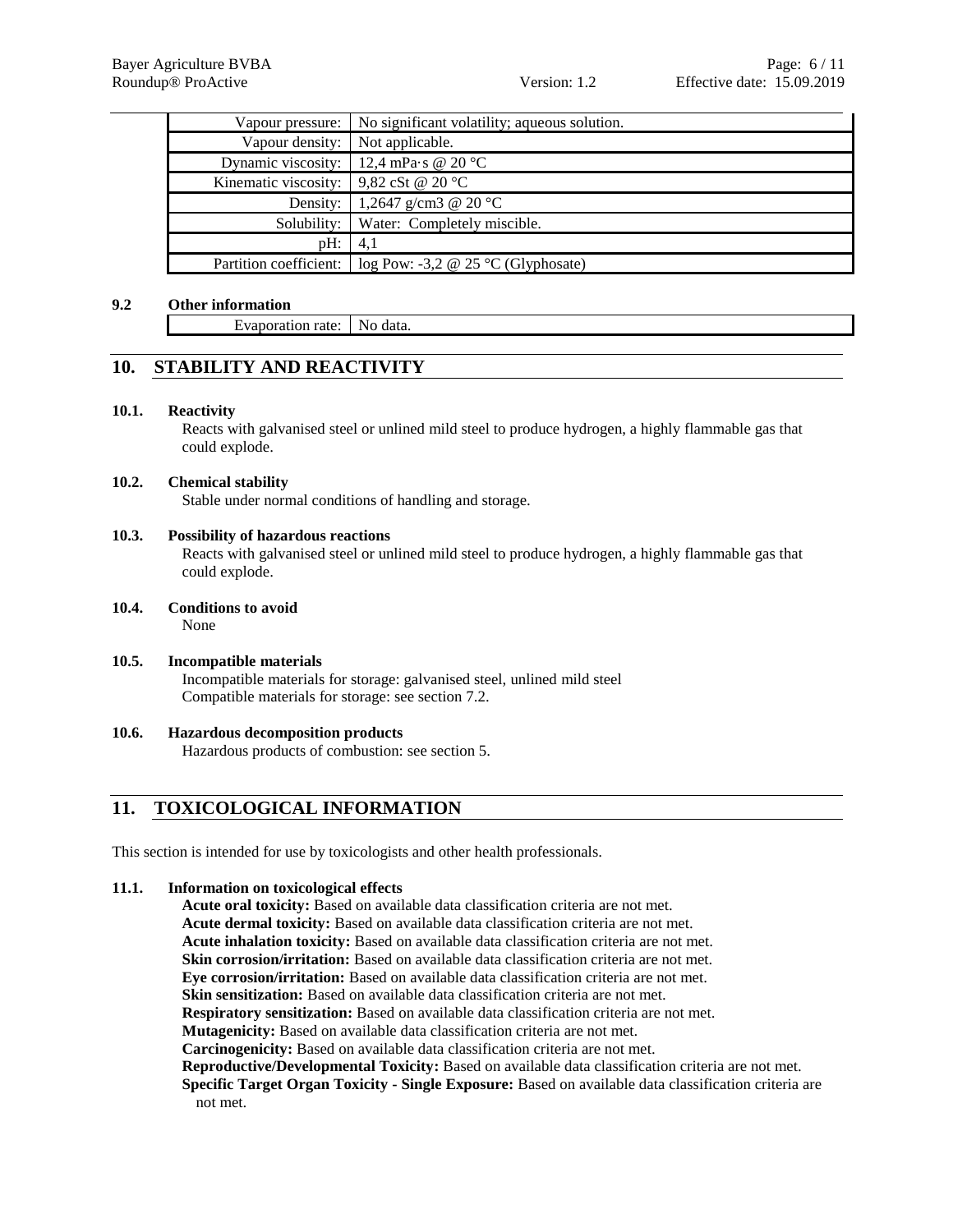**Specific Target Organ Toxicity - Repeated Exposure:** Based on available data classification criteria are not met.

**Aspiration hazard:** Based on available data classification criteria are not met.

## **Most important symptoms and effects, both acute and delayed**

## **Potential health effects**

**Likely routes of exposure:** Skin contact, eye contact

- **Eye contact, short term:** Not expected to produce significant adverse effects when recommended use instructions are followed.
- **Skin contact, short term:** Not expected to produce significant adverse effects when recommended use instructions are followed.
- **Inhalation, short term:** Not expected to produce significant adverse effects when recommended use instructions are followed.

Data obtained on more concentrated products and on components are summarized below.

| <b>More concentrated formulation</b>                               |
|--------------------------------------------------------------------|
| <b>Acute oral toxicity</b>                                         |
| Rat, LD50: $>$ 2.000 mg/kg body weight                             |
| No mortality.                                                      |
| <b>Acute dermal toxicity</b>                                       |
| <b>Rat, LD50</b> : $> 2.000$ mg/kg body weight                     |
| No mortality.                                                      |
| <b>Skin irritation</b>                                             |
| Rabbit, 3 animals, OECD 404 test:                                  |
| Redness, individual EU scores: 0,3; 0,0; 0,0                       |
| Swelling, individual EU scores: 0,0; 0,0; 0,0                      |
| Days to heal: 5                                                    |
| Essentially non irritating.                                        |
| <b>Eye</b> irritation                                              |
| Rabbit, 3 animals, OECD 405 test:                                  |
| Conjunctival redness, individual EU scores: 0,7; 1,0; 0,7          |
| Conjunctival swelling, individual EU scores: 1,0; 1,0; 0,7         |
| Corneal opacity, individual EU scores: 0,0; 0,0; 0,0               |
| Iris lesions, individual EU scores: $0,0; 0,0; 0,0$                |
| Days to heal: 3                                                    |
| Slightly irritating to eyes but not sufficient for classification. |
| Slight irritation.                                                 |
| <b>Skin sensitization</b>                                          |
| <b>Guinea pig, 9-induction Buehler test:</b>                       |
| Negative.                                                          |
| No skin sensitization                                              |
| N-(phosphonomethyl)glycine; {glyphosate acid}                      |
| Genotoxicity                                                       |
| Not genotoxic.                                                     |
| <b>Carcinogenicity</b>                                             |
| Not carcinogenic in rats or mice.                                  |
| <b>Reproductive/Developmental Toxicity</b>                         |
| Developmental effects in rats and rabbits only in the presence of  |

significant maternal toxicity. Reproductive effects in rats only in the presence of significant maternal toxicity.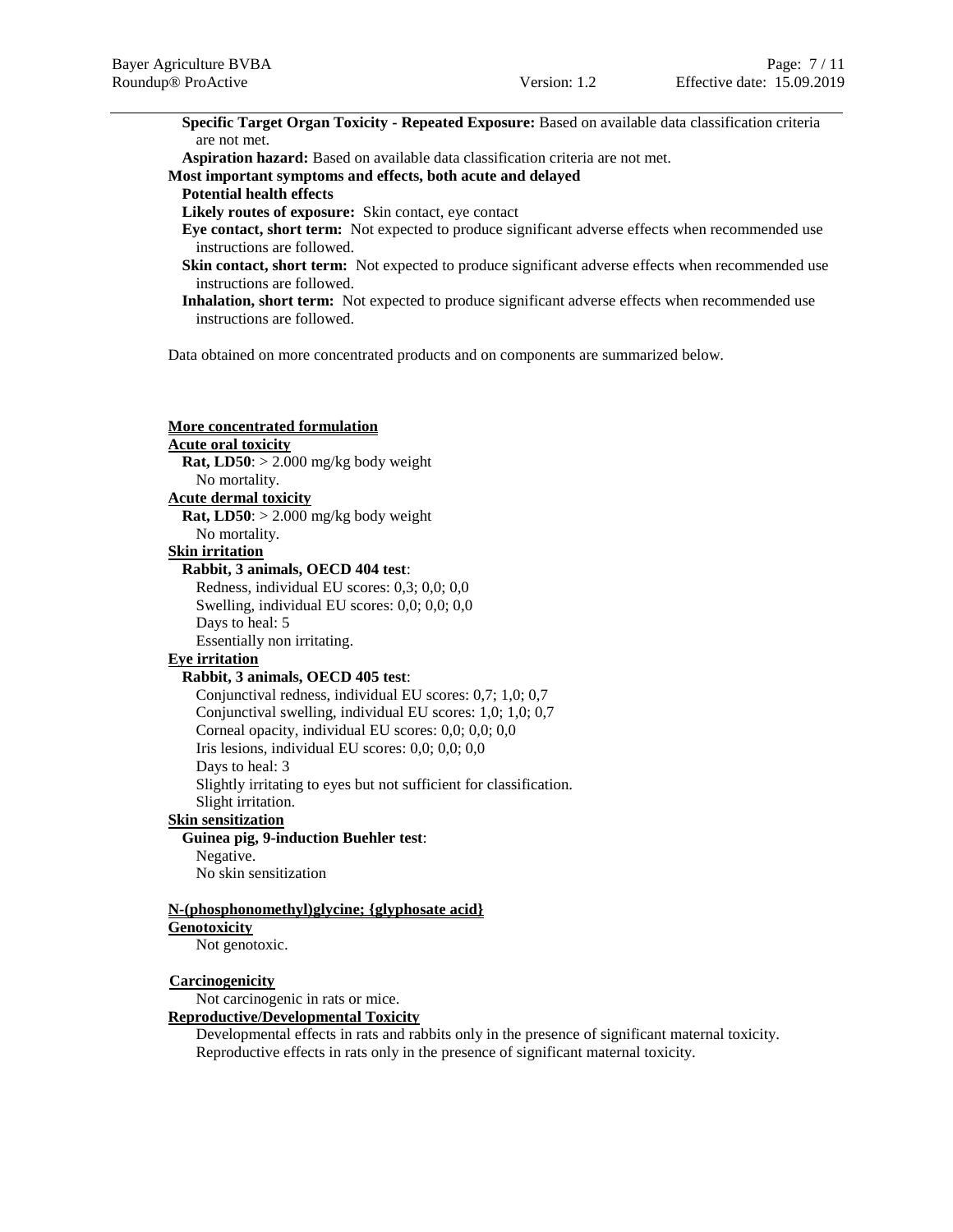## **12. ECOLOGICAL INFORMATION**

This section is intended for use by ecotoxicologists and other environmental specialists.

## **12.1 Toxicity**

No data.

- **12.2 Persistence and degradability** No data.
- **12.3 Bioaccumulative potential** Refer to section 9 for partition coefficient data.
- **12.4 Mobility in soil** No data.
- **12.5 Results of PBT and vPvB assessment** Not a persistent, bioaccumulative or toxic (PBT) nor a very persistent, very bioaccumulative (vPvB) mixture.

## **12.6 Other adverse effects**

Not expected to produce significant adverse effects when recommended use instructions are followed.

## **12.7 Additional information**

If available, data obtained on similar products and/or on components are summarized below.

## **More concentrated formulation**

**Aquatic toxicity, fish Rainbow trout (Oncorhynchus mykiss):** Acute toxicity, 96 hours, static, LC50: > 1.039 mg/L **Aquatic toxicity, invertebrates**

**Water flea (Daphnia magna):** Acute toxicity, 48 hours, static, EC50: 243 mg/L

## **More concentrated formulation**

**Aquatic toxicity, algae/aquatic plants Green algae (Selenastrum capricornutum):** Acute toxicity, 72 hours, static, ErC50 (growth rate): 118 mg/L **Myriophyllum spicatum:** Acute toxicity, 14 day, static, ErC50 (growth rate): 26,7 mg/L **Myriophyllum spicatum:** Acute toxicity, 14 day, static, NOEC (growth rate): 3,60 mg/L **Arthropod toxicity Honey bee (Apis mellifera):** Contact, 48 hours,  $LD50$ :  $>$  279 µg/bee **Honey bee (Apis mellifera):** Oral, 48 hours, LD50: > 282 µg/bee **Soil organism toxicity, invertebrates Earthworm (Eisenia foetida):** Acute toxicity, 14 days,  $LC50$ :  $> 10.000$  mg/kg dry soil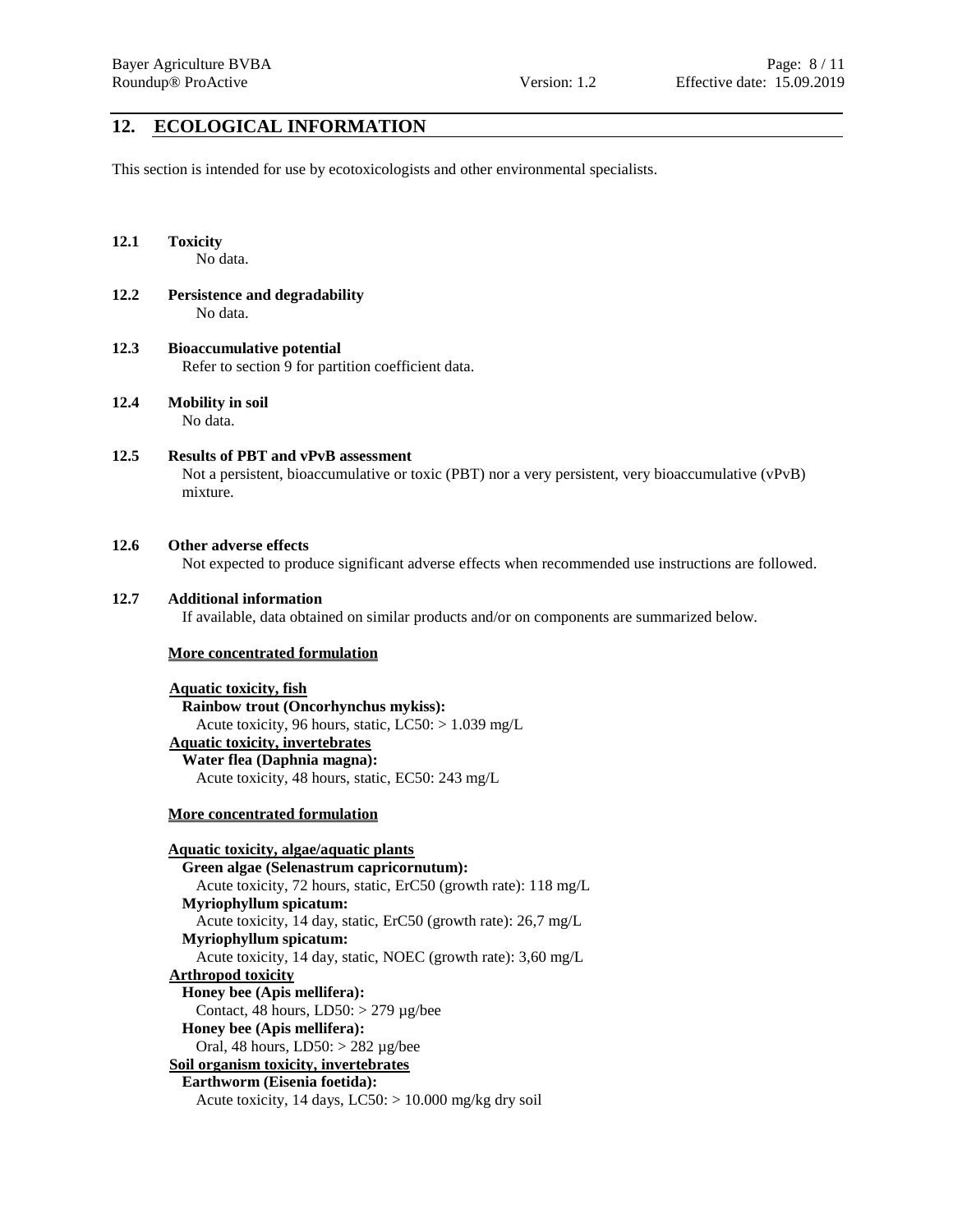## **Soil organism toxicity, microorganisms**

**Nitrogen and carbon transformation test:**

27 L/ha, 28 days: Less than 25% effect on nitrogen or carbon transformation processes in soil.

#### **N-(phosphonomethyl)glycine; {glyphosate acid}**

## **Avian toxicity**

**Bobwhite quail (Colinus virginianus):** Acute oral toxicity, single dose, LD50: > 3.851 mg/kg body weight **Bioaccumulation**

## **Bluegill sunfish (Lepomis macrochirus):**

Whole fish:  $BCF: < 1$ 

No significant bioaccumulation is expected.

## **Dissipation**

**Soil, field:** Half life: 2 - 174 days Koc: 884 - 60.000 L/kg Adsorbs strongly to soil. **Water, aerobic:** Half life: < 7 days

## **13. DISPOSAL CONSIDERATIONS**

## **13.1. Waste treatment methods**

## **13.1.1. Product**

Follow all local/regional/national/international regulations on waste disposal. Follow current edition of the General Waste, Landfill, and Burning of Hazardous Waste Directives; and the Shipment of Waste Regulation. According to the manufacturer self-classification, following Regulation (EC) No. 1272/2008 [CLP], the product can be disposed as a non-hazardous industrial waste. Disposal in an industrial waste incinerator with energy recovery is recommended. Keep out of drains, sewers, ditches and water ways.

#### **13.1.2. Container**

Follow all local/regional/national/international regulations on waste disposal, packaging waste collection/disposal. Follow current edition of the General Waste, Landfill, and Burning of Hazardous Waste Directives; and the Shipment of Waste Regulation. Do NOT re-use containers. Triple or pressure rinse empty containers. Pour rinse water into spray tank. Properly rinsed container can be disposed as a non hazardous industrial waste. Store for collection by approved waste disposal service. Recycle if appropriate facilities/equipment available. Recycle the non-hazardous container only when a proper control on the end use of the recycled plastic is possible. Suitable for industrial grade recycling only. Do NOT recycle plastic that could end in any human or food contact application. This package meets the requirements for energy recovery. Disposal in a incinerator with energy recovery is recommended.

Use handling recommendations in Section 7 and personal protection recommendations in Section 8.

## **14. TRANSPORT INFORMATION**

The data provided in this section is for information only. Please apply the appropriate regulations to properly classify your shipment for transportation.

#### **ADR/RID**

- 14.1 **UN No.:** Not applicable.
- 14.2 **Proper Shipping Name (Technical Name if required): Not regulated for transport under ADR/RID Regulations.**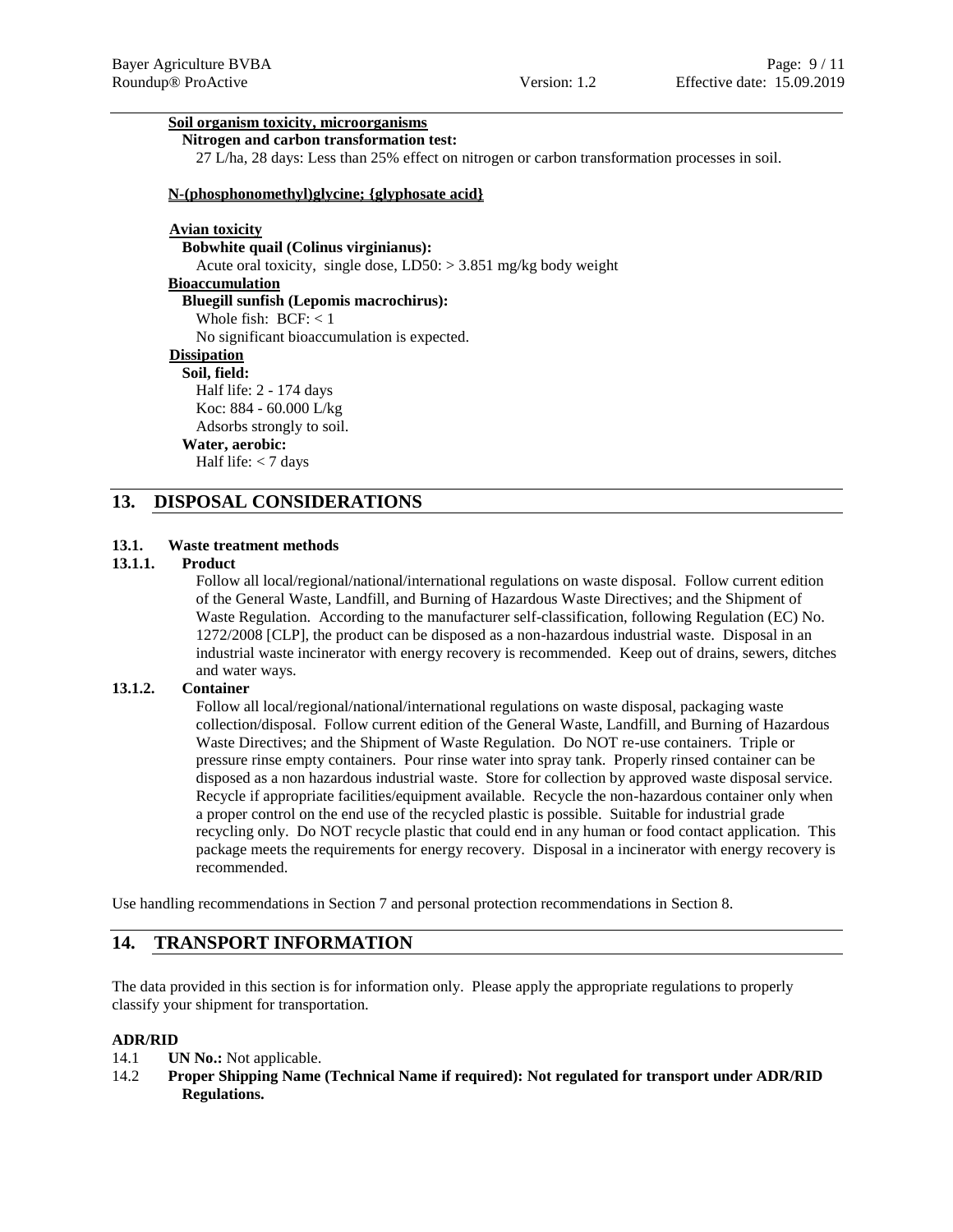## 14.3 **Transport hazard class: Not applicable.**

- 14.4 **Packing Group:** Not applicable.
- 14.5 **Environmental hazards: Not applicable.**
- 14.6 **Special precautions for the user:** Not applicable.

## **IMO**

- 14.1 **UN No.:** Not applicable.
- 14.2 **Proper Shipping Name (Technical Name if required): Not regulated for transport under IMO Regulations.**
- 14.3 **Transport hazard class: Not applicable.**
- 14.4 **Packing Group:** Not applicable.
- 14.5 **Environmental hazards: Not applicable.**
- 14.6 **Special precautions for the user:** Not applicable.
- 14.7 **Transport in bulk according to Annex II of MARPOL 73/78 and the IBC Code:** Not applicable.

## **IATA/ICAO**

- 14.1 **UN No.:** Not applicable.
- 14.2 **Proper Shipping Name (Technical Name if required): Not regulated for transport under IATA/ICAO Regulations.**
- 14.3 **Transport hazard class: Not applicable.**
- 14.4 **Packing Group:** Not applicable.
- 14.5 **Environmental hazards: Not applicable.**
- 14.6 **Special precautions for the user:** Not applicable.

## **15. REGULATORY INFORMATION**

**15.1. Safety, health and environmental regulations/legislation specific for the substance/mixture** SP1 Do not contaminate water with the product or its container.

## **15.2. Chemical Safety Assessment**

A Chemical Safety Assessment per Regulation (EC) No. 1907/2006 is not required and has not been performed.

A Risk Assessment has been performed under Regulation EC 1107/2009.

## **16. OTHER INFORMATION**

The information given here is not necessarily exhaustive but is representative of relevant, reliable data.

Follow all local/regional/national/international regulations.

Please consult supplier if further information is needed.

In this document the British spelling was applied.

|| Significant changes versus previous edition.

® Registered trademark.

This Safety Data Sheet has been prepared following the Regulation (EC) No. 1907/2006 (Annex II) as last amended by Regulation (EC) No. 2015/830

Data provided in this Safety Data Sheet are for the product as supplied unless otherwise indicated.

| <b>Classification of components</b> |                                                                                       |
|-------------------------------------|---------------------------------------------------------------------------------------|
| <b>Components</b>                   | <b>Classification</b>                                                                 |
| Potassium salt of glyphosate        | Aquatic Chronic - Category 2<br>H411 Toxic to aquatic life with long lasting effects. |
| Alkylpolyglycoside                  | Eye damage/irritation - Category 1<br>H318 Causes serious eye damage.                 |